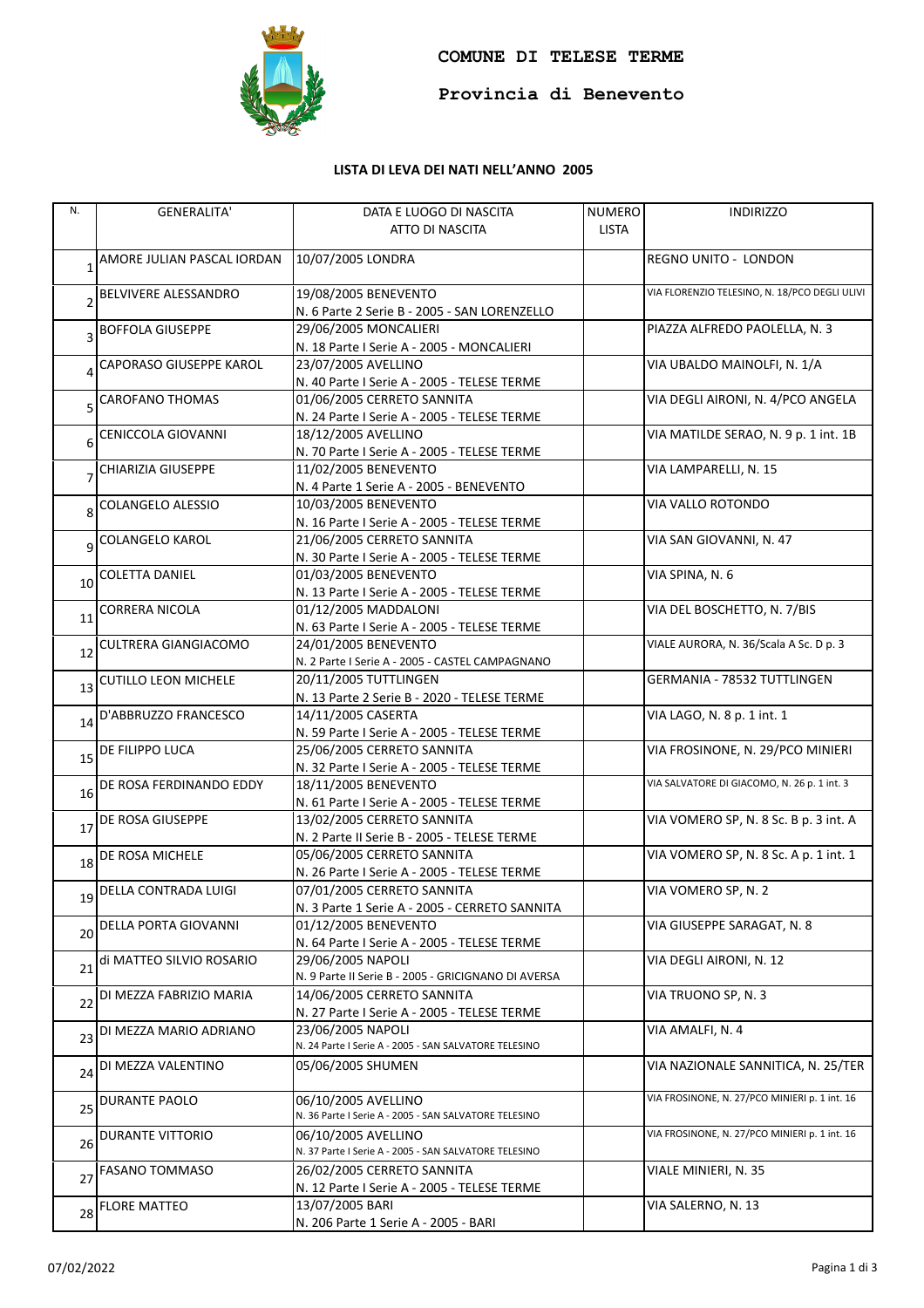

**Provincia di Benevento**

## **LISTA DI LEVA DEI NATI NELL'ANNO 2005**

| N. | <b>GENERALITA'</b>          | DATA E LUOGO DI NASCITA                               | <b>NUMERO</b> | <b>INDIRIZZO</b>                             |
|----|-----------------------------|-------------------------------------------------------|---------------|----------------------------------------------|
|    |                             | ATTO DI NASCITA                                       | <b>LISTA</b>  |                                              |
|    |                             |                                                       |               |                                              |
| 29 | <b>FUSCO GIOELE</b>         | 02/07/2005 WINTERTHUR                                 |               | VIA UBALDO MAINOLFI, N. 3/PCO DELLE GINESTRE |
|    |                             | N. 4 Parte II Serie B - 2007 - FRASSO TELESINO        |               |                                              |
| 30 | <b>FUSO SERGIO MANUEL</b>   | 24/05/2005 NAPOLI                                     |               | VIA TRUONO SP, N. 20 Sc. A p. 2 int. 3       |
|    |                             | N. 54 Parte I Serie A - 2005 - NAPOLI                 |               |                                              |
| 31 | <b>GERANIO NICCOLO'</b>     | 18/08/2005 BENEVENTO                                  |               | VIA MICHELE BARRERA, N. 3                    |
|    |                             | N. 46 Parte I Serie A - 2005 - TELESE TERME           |               |                                              |
| 32 | <b>GIAQUINTO FELICE</b>     | 29/08/2005 CERRETO SANNITA                            |               | VIA TARVISIO, N. 12                          |
|    |                             | N. 48 Parte I Serie A - 2005 - TELESE TERME           |               |                                              |
| 33 | <b>GRAMAZIO LUCA</b>        | 30/07/2005 AVERSA                                     |               | VIA ERENNIO PONZIO TELESINO, N. 6            |
|    |                             | N. 41 Parte I Serie A - 2005 - TELESE TERME           |               |                                              |
| 34 | <b>IANNUCCI GAETANO</b>     | 18/07/2005 BENEVENTO                                  |               | VIALE AURORA, N. 32                          |
|    |                             | N. 39 Parte I Serie A - 2005 - TELESE TERME           |               |                                              |
|    | <b>IATOMASI FRANCESCO</b>   | 03/02/2005 CERRETO SANNITA                            |               | VIA TARVISIO, N. 3                           |
| 35 |                             | N. 9 Parte I Serie A - 2005 - TELESE TERME            |               |                                              |
|    | LEPORE ANTONIO              | 18/12/2005 CERRETO SANNITA                            |               | VIA SALVATOR ROSA, N. 4/PAL A                |
| 36 |                             | N. 71 Parte I Serie A - 2005 - TELESE TERME           |               |                                              |
|    | <b>MANCA MATTIA</b>         | 02/07/2005 PIEDIMONTE MATESE                          |               | VIA PERA TONDA, N. 1                         |
| 37 |                             | N. 34 Parte I Serie A - 2005 - TELESE TERME           |               |                                              |
|    | <b>MATTEI SILVIO</b>        | 25/06/2005 BENEVENTO                                  |               | VIA FAUSTO COPPI, N. 8                       |
| 38 |                             | N. 33 Parte I Serie A - 2005 - TELESE TERME           |               |                                              |
|    | <b>MOIO RAFFAELE</b>        | 24/06/2005 CERRETO SANNITA                            |               | VIA AMALFI, N. 4                             |
| 39 |                             | N. 31 Parte I Serie A - 2005 - TELESE TERME           |               |                                              |
|    | MONDA LORENZO               | 25/06/2005 BENEVENTO                                  |               | VIA GARIBALDI, N. 27                         |
| 40 |                             | N. 27 Parte I Serie A - 2005 - BENEVENTO              |               |                                              |
|    | PACELLI ADRIANO             | 28/06/2005 CERRETO SANNITA                            |               | VIA FROSINONE, N. 27/PCO MINIERI p. 1        |
| 41 |                             | N. 25 Parte I Serie A - 2005 - SAN SALVATORE TELESINO |               |                                              |
|    | PAGNOZZI GIANMARIA          | 12/08/2005 MONZA                                      |               | VIA FORCHE CAUDINE, N. 7 Sc. F p. 1          |
| 42 |                             | N. 648 Parte 1 Serie A - 2005 - MONZA                 |               |                                              |
|    | PALLADINO ANGELO            | 14/06/2005 NAPOLI                                     |               | VIA NAZIONALE SANNITICA, N. 25/BIS           |
| 43 |                             | N. 12 Parte 1 Serie A - 2005 - SOLOPACA               |               |                                              |
|    | PERRECA GIUSEPPE            | 28/01/2005 BENEVENTO                                  |               | VIA VOMERO SP, N. 11/BIS int. 6              |
| 44 |                             | N. 7 Parte 1 Serie A - 2005 - TELESE TERME            |               |                                              |
|    | <b>QUERCIA EMANUELE</b>     | 04/03/2005 BENEVENTO                                  |               | VIA ERENNIO PONZIO TELESINO, N. 6 Sc. A p. 2 |
| 45 |                             | N. 14 Parte I Serie A - 2005 - TELESE TERME           |               |                                              |
|    | ROMANO ANTONIO MAIO CORRADO | 19/08/2005 CERRETO SANNITA                            |               | VIA FERROVIA, N. 6 p. T int. 1               |
| 46 |                             | N. 45 Parte I Serie A - 2005 - TELESE TERME           |               |                                              |
|    | SAIDI NASSER EDDINE         | 16/01/2005 CERRETO SANNITA                            |               | VIA VOMERO SP, N. 11/BIS p. T int. 4         |
| 47 |                             | N. 5 Parte I Serie A - 2005 - TELESE TERME            |               |                                              |
|    | <b>SCIARRETTA GIULIO</b>    | 16/12/2005 CASERTA                                    |               | VIA UDINE, N. 12/PCO ANNA Sc. 1 p. 1 int. 1  |
| 48 |                             | N. 69 Parte I Serie A - 2005 - TELESE TERME           |               |                                              |
|    |                             | 15/02/2005 AVELLINO                                   |               | VIA SCAFA, N. 9/A/PZO DI NARDI               |
| 49 | SOLITARIO FRANCESCO         | N. 10 Parte I Serie A - 2005 - TELESE TERME           |               |                                              |
|    |                             |                                                       |               |                                              |
| 50 | TANZILLO ANDREA             | 17/12/2005 BENEVENTO                                  |               | VIA CAIO P TELESINO, N. 36                   |
|    |                             | N. 67 Parte I Serie A - 2005 - TELESE TERME           |               |                                              |
| 51 | TRISINI OSCAR SANTIAGO      | 19/08/2005 PUERTO ORDAZ                               |               | STATI UNITI D'AMERICA - MIAMI                |
|    |                             | N. 1 Parte II Serie B - 2007 - TELESE TERME           |               |                                              |
| 52 | <b>ZARKANI ILIYES</b>       | 03/06/2005 CERRETO SANNITA                            |               | VIA ROMA, N. 82                              |
|    |                             | N. 7 Parte I Serie A - 2005 - CASTELVENERE            |               |                                              |

Si certifica che l'elenco sopra segnato è stato pubblicato all'Albo Pretorio on-line di questo Comune per giorni 15 (quindici) dal 01/02/2022 al 15/02/2022 giusto come previsto dall'art. 1935 del D.Lgs 15 marzo 2010, n. 66.